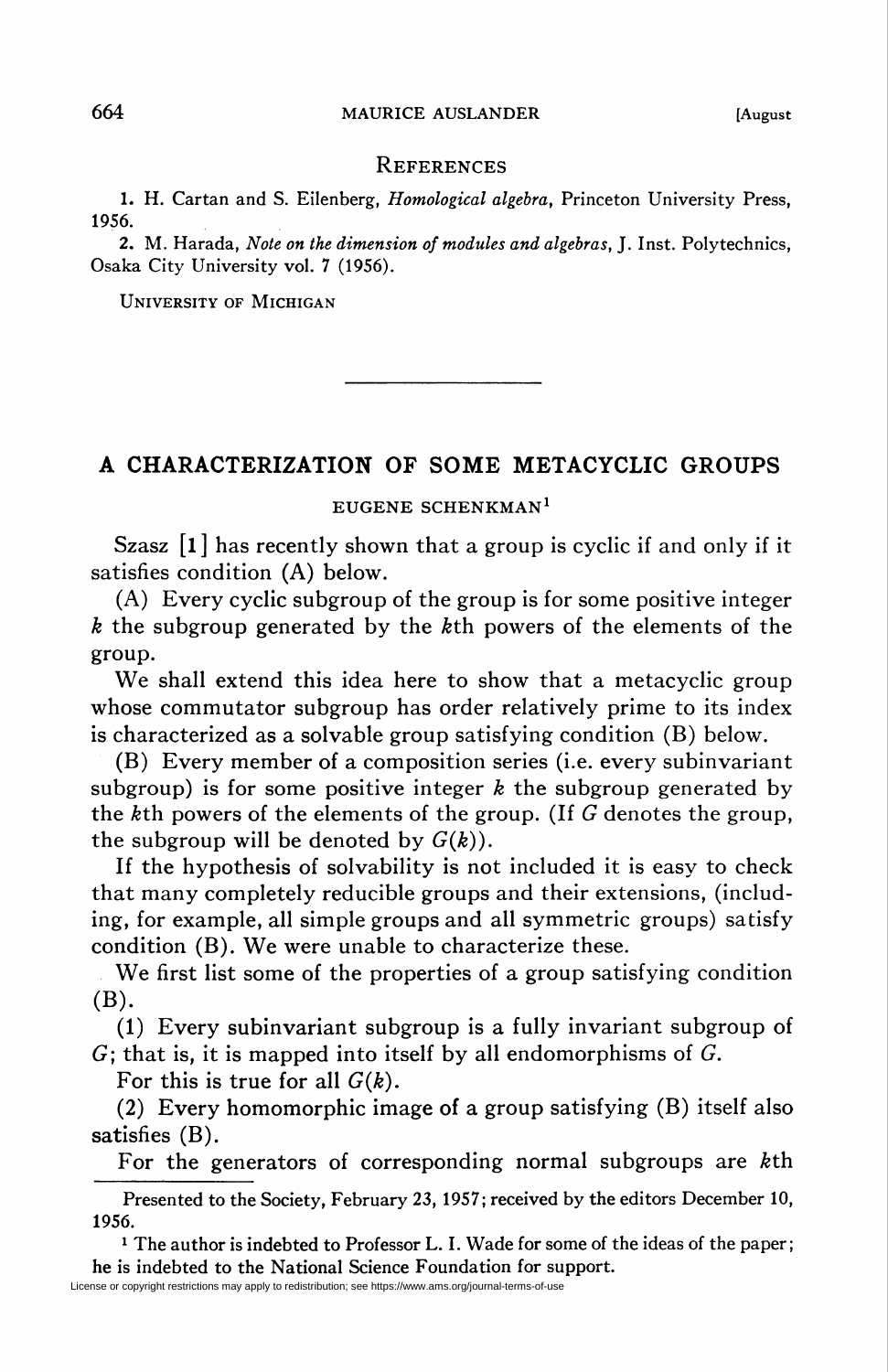powers for the same k both for the group and for its homomorphic image.

(3) A group G satisfying  $(B)$  also satisfies the ascending chain condition for subinvariant subgroups.

For if  $A = G(m)$  is subinvariant in G and if  $G(k)$  is arbitrary, then since  $k = qm + r$  with  $0 \le r < m$  we have  $(\text{mod } G(m))g^k = g^r$  and again (mod  $G(m)$ )  $G(r) = G(k)$ ; whence it follows that there can be at most m different subinvariant groups  $G(r)$  containing A.

(4) Each factor of the derived series of a group satisfying (B) is finitely generated.

For if  $G^{(n)}$  is the nth member of the derived series of G then the factor group  $G/G^{(n)}$  satisfies (B) by (2), and hence the  $(n-1)$ st derived subgroup of this factor is Abelian; it follows that every subgroup of it is subinvariant, consequently by (3) it satisfies the ascending chain condition and hence is finitely generated.

Now if G is a solvable group satisfying  $(B)$ , then by  $(2)$  G, modulo its derived group  $G'$ , satisfies (B) and hence (A) and consequently by Szasz's result,  $G/G'$  is cyclic.

Next we observe that by (4)  $G'$  modulo  $G''$  is finitely generated. If it is not cyclic we leave it to the reader to convince himself that  $G'/G''$ has a normal subgroup  $N/G''$  so that the factor  $(G'/G'')/(N/G'')$  is for some prime  $p$  of order  $p^2$  and of type  $(p, p)$ .

By factoring out N in view of (2) we may assume that our group  $G$ is such that  $G/G'$  is cyclic and G' is Abelian of type  $(p, p)$ . We proceed as follows to show that this is not possible.

Let G' be the direct product of 2 cyclic groups of order  $p$ ; i.e.  $G' = (a) \times (b)$ . And let h be an element of G which with G' generates G. Then by (1)  $hah^{-1}=a^r$  for some integer r and by (1)  $hbh^{-1}=b^s$  for some integer s. It follows that  $habh^{-1} = a^rb^s$ . But by (1)  $habh^{-1} = (ab)^t$  $=a<sup>t</sup>b<sup>t</sup>$  for some integer t. Hence  $r = s = t$ .

Now it is easy to verify (since  $h$  acts like a scalar matrix operating in  $G'$ ) that the group G admits the automorphism j which leaves h fixed and interchanges  $a$  and  $b$ . But then (a) and (b) are not fully invariant contradicting D. We conclude that  $G'/G''$  is cyclic.

We next show that G" consists of the identity element alone. For if G" were nontrivial then since  $G''/G'''$  is finitely generated it is possible to find a normal subgroup M such that  $G''$  is cyclic over M. But the existence of such a  $G/M$  would contradict Theorem 9, p. 144 of [2] which states essentially that there are no "3-step metacyclic" groups. Hence  $G$  is metacyclic.

Finally we must show that if  $G$  is not cyclic  $G'$  has order prime to its index. Let us suppose to the contrary that some prime  $p$  divides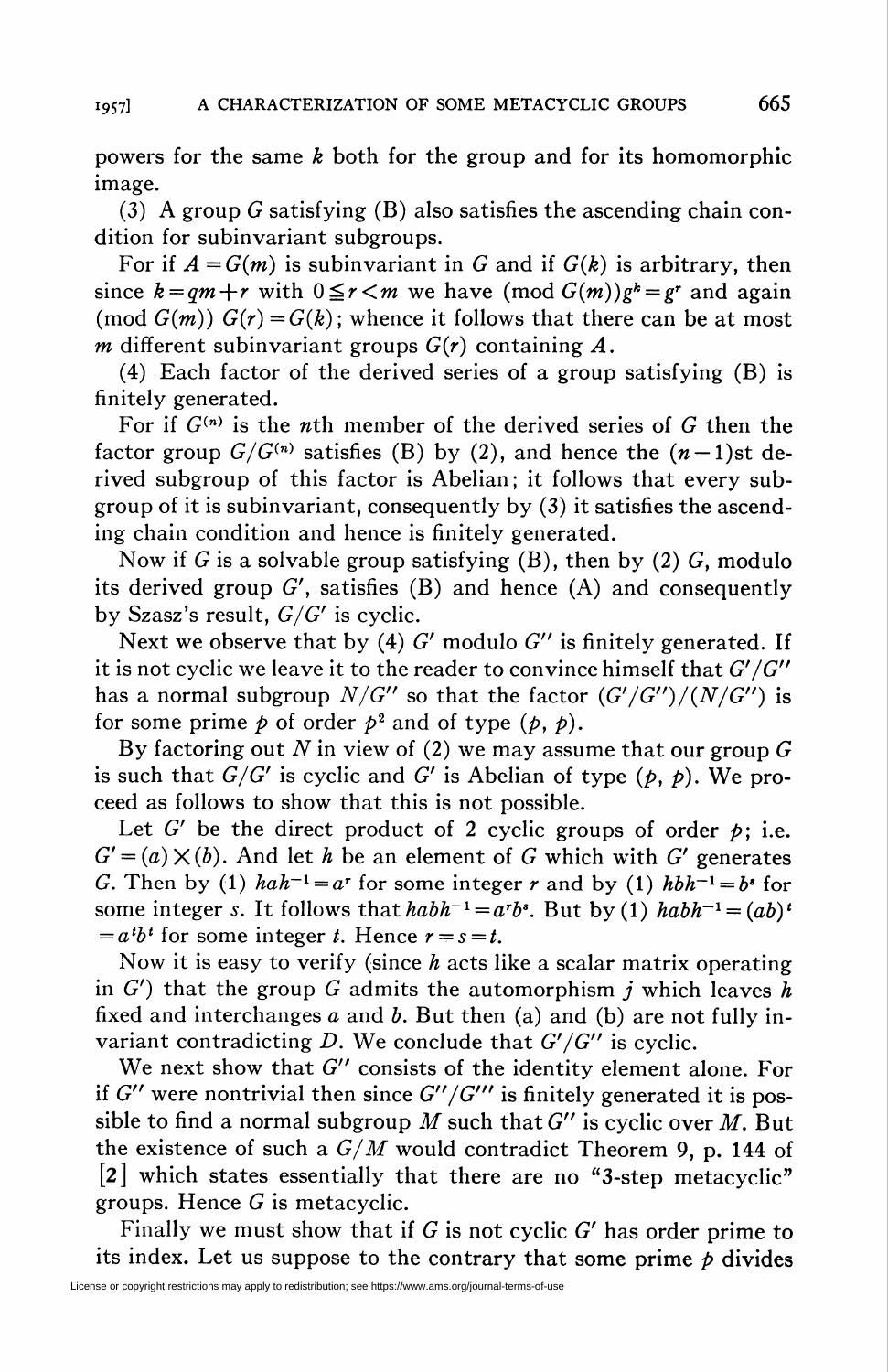666 EUGENE SCHENKMAN [August

both the order and the index of G'. We assume here that  $\phi$  divides infinity; but also note that if  $G/G'$  has infinite order then by (3) G' consists only of the identity. In view of (2) by factoring out the appropriate normal subgroup we may assume that  $G'$  is cyclic of order  $\phi$ . Since G is not cyclic it must be a split extension of G' by a cyclic subgroup of order  $p^m$ g, where  $p^m \neq 1$  by assumption and where g is prime to  $\dot{p}$ . It follows that G can be represented as the direct product of a cyclic group of order  $p^m$  by a metacyclic group of order  $pg$ . But then it is easy to verify that G' cannot be  $G(k)$  for any integer  $\overline{k}$  and hence the group does not satisfy (B). We conclude that  $G'$ must have order prime to its index; and have completed the proof of one part of the following theorem.

THEOREM. A group is solvable and satisfies condition  $(B)$  if and only if it is a metacyclic group whose commutator subgroup has index prime to its order.

To complete the proof of the Theorem it must be shown that if G is metacyclic with the order  $m$  of  $G'$  prime to its index  $n$ , then every subinvariant subgroup is a  $G(k)$  for some k. We will suppose that a is a generator of G' and that b is an element of order n which together with  $\alpha$  generates  $G$ ; and will prove first by induction on the group order that every subinvariant subgroup of  $G$  is normal in  $G$ . The induction will be based on the fact that since subgroups and homomorphic images of cyclic groups are cyclic, then by Theorem 11 of [2, p. 145], subgroups and homomorphic images of metacyclic groups are metacyclic (or cyclic).

Now let H be a subinvariant subgroup of G of prime order  $\phi$ . If  $\phi$ divides m then H is a subgroup of G'; in fact, H is then  $G'(m/p)$  and hence is normal in G. If  $\phi$  divides *n* then H and G' generate a group K of order  $pm$  in which H is a Sylow subgroup. Since H is subinvariant in G it is subinvariant in K and by the induction hypothesis H is normal in a proper maximal normal subgroup  $M$  of  $K$ . By the maximality of  $M$  either  $M$  or  $K$  is normalizer of  $H$  in  $K$ . Since  $H$  is a Sylow subgroup of K, M cannot be the normalizer of H since the normalizer of a Sylow subgroup is its own normalizer which would contradict that M is normal in K. We conclude that H is normal in K and that  $H$  and  $G'$  commute elementwise. From this we will show that  $H$  is in the center of G. For the cyclic group B generated by b must intersect K in a group of order  $p$  and hence contains H since H is the only Sylow  $\phi$ -subgroup of K. It follows that H commutes elementwise both with a and with b the generators of G. Hence  $H$  is in the center of G and is normal in G.